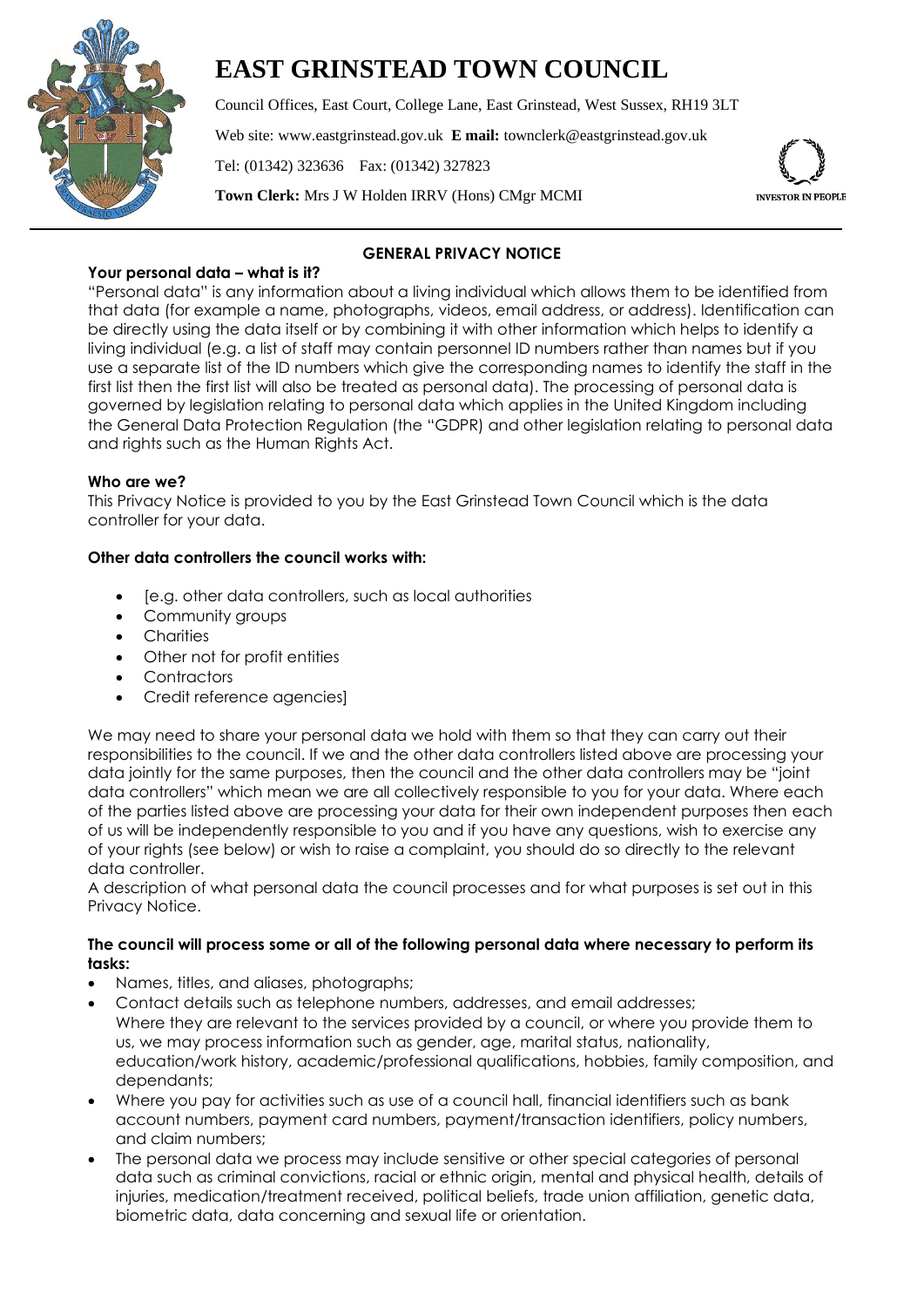#### **How we use sensitive personal data**

- We may process sensitive personal data including, as appropriate: information about your physical or mental health or condition in order to monitor sick leave and take decisions on your fitness for work;
- Your racial or ethnic origin or religious or similar information in order to monitor compliance with equal opportunities legislation; in order to comply with legal requirements and obligations to third parties.
- These types of data are described in the GDPR as "Special categories of data" and require higher levels of protection. We need to have further justification for collecting, storing and using this type of personal data.
- We may process special categories of personal data in the following circumstances: In limited circumstances, with your consent.
- Where we need to carry out our legal obligations.
- Where it is needed in the public interest.

Less commonly, we may process this type of personal data where it is needed in relation to legal claims or where it is needed to protect your interests (or someone else's interests) and you are not capable of giving your consent, or where you have already made the information public.

# **Do we need your consent to process your sensitive personal data?**

In limited circumstances, we may approach you for your consent to allow us to process certain sensitive personal data. If we do so, we will provide you with full details of the personal data that we would like and the reason we need it, so that you can carefully consider whether you wish to consent.

# **The council will comply with data protection law. This says that the personal data we hold about you must be:**

- Used lawfully, fairly and in a transparent way.
- Collected only for valid purposes that we have clearly explained to you and not used in any way that is incompatible with those purposes.
- Relevant to the purposes we have told you about and limited only to those purposes.
- Accurate and kept up to date.
- Kept only as long as necessary for the purposes we have told you about.
- Kept and destroyed securely including ensuring that appropriate technical and security measures are in place to protect your personal data to protect personal data from loss, misuse, unauthorised access and disclosure.

#### **We use your personal data for some or all of the following purposes:**

- To deliver public services including to understand your needs to provide the services that you request and to understand what we can do for you and inform you of other relevant services;
- To confirm your identity to provide some services;
- To contact you by post, email, telephone or using social media (e.g., Facebook, Twitter, WhatsApp);
- To help us to build up a picture of how we are performing;
- To prevent and detect fraud and corruption in the use of public funds and where necessary for the law enforcement functions;
- To enable us to meet all legal and statutory obligations and powers including any delegated functions;
- To carry out comprehensive safeguarding procedures (including due diligence and complaints handling) in accordance with best safeguarding practice from time to time with the aim of ensuring that all children and adults-at-risk are provided with safe environments and generally as necessary to protect individuals from harm or injury;
- To promote the interests of the council;
- To maintain our own accounts and records;
- To seek your views, opinions or comments;
- To notify you of changes to our facilities, services, events and staff, councillors and other role holders;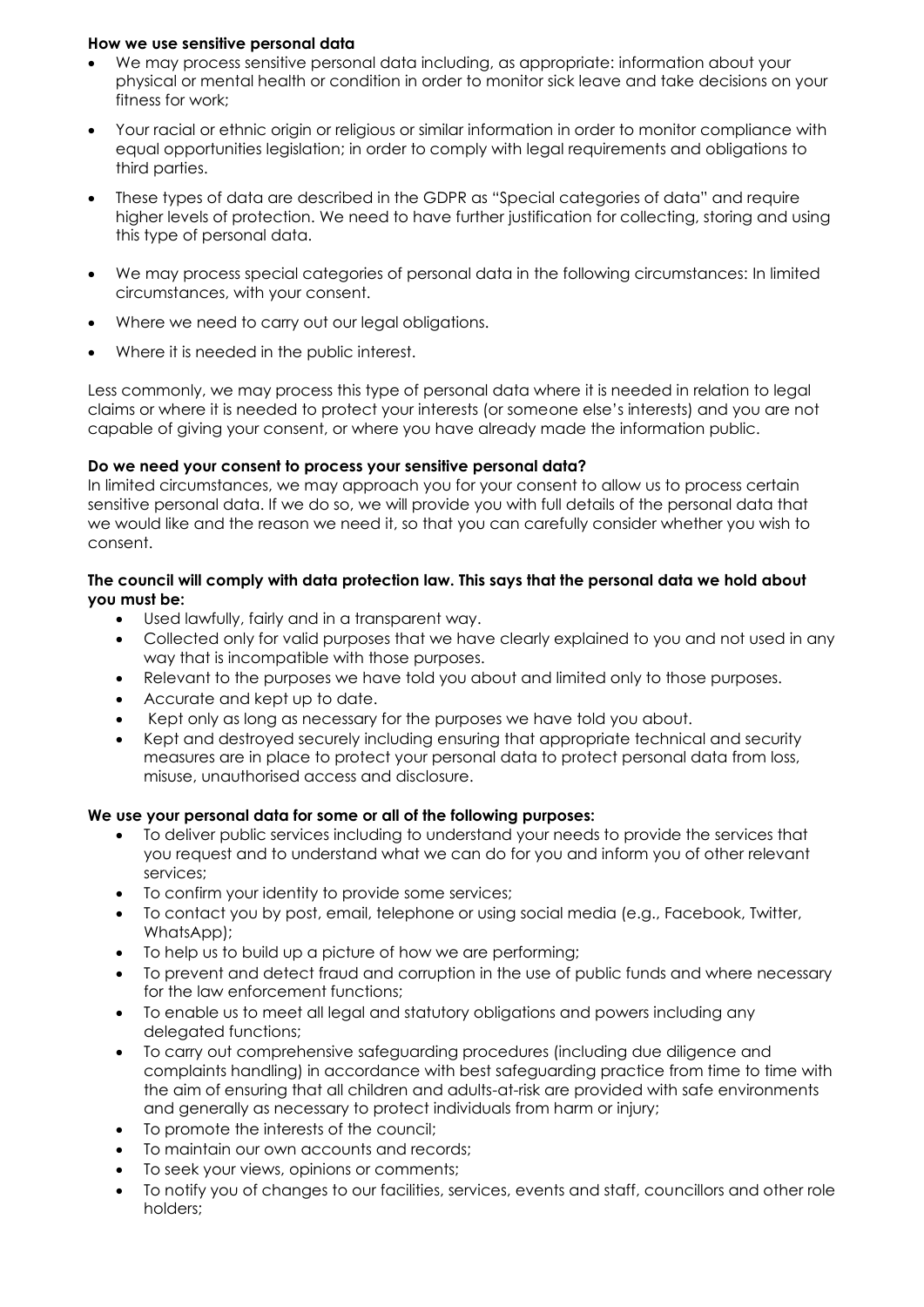- To send you communications which you have requested and that may be of interest to you. These may include information about campaigns, appeals, other new projects or initiatives;
- To process relevant financial transactions including grants and payments for goods and services supplied to the council
- To allow the statistical analysis of data so we can plan the provision of services.

Our processing may also include the use of CCTV systems for the prevention and prosecution of crime.

#### **What is the legal basis for processing your personal data?**

The council is a public authority and has certain powers and obligations. Most of your personal data is processed for compliance with a legal obligation which includes the discharge of the council's statutory functions and powers. Sometimes when exercising these powers or duties it is necessary to process personal data of residents or people using the council's services. We will always take into account your interests and rights. This Privacy Notice sets out your rights and the council's obligations to you.

We may process personal data if it is necessary for the performance of a contract with you, or to take steps to enter into a contract. An example of this would be processing your data in connection with the use of sports facilities, or the acceptance of an allotment garden tenancy Sometimes the use of your personal data requires your consent. We will first obtain your consent to that use.

# **Sharing your personal data**

This section provides information about the third parties with whom the council may share your personal data. These third parties have an obligation to put in place appropriate security measures and will be responsible to you directly for the manner in which they process and protect your personal data. It is likely that we will need to share your data with some or all of the following (but only where necessary):

- The data controllers listed above under the heading "Other data controllers the council works with";
- Our agents, suppliers and contractors. For example, we may ask a commercial provider to publish or distribute newsletters on our behalf, or to maintain our database software;
- On occasion, other local authorities or not for profit bodies with which we are carrying out joint ventures e.g. in relation to facilities or events for the community.

#### **How long do we keep your personal data?**

We will keep some records permanently if we are legally required to do so. We may keep some other records for an extended period of time. For example, it is currently best practice to keep financial records for a minimum period of 8 years to support HMRC audits or provide tax information. We may have legal obligations to retain some data in connection with our statutory obligations as a public authority. The council is permitted to retain data in order to defend or pursue claims. In some cases the law imposes a time limit for such claims (for example 3 years for personal injury claims or 6 years for contract claims). We will retain some personal data for this purpose as long as we believe it is necessary to be able to defend or pursue a claim. In general, we will endeavour to keep data only for as long as we need it. This means that we will delete it when it is no longer needed.

#### **Your rights and your personal data**

You have the following rights with respect to your personal data:

When exercising any of the rights listed below, in order to process your request, we may need to verify your identity for your security. In such cases we will need you to respond with proof of your identity before you can exercise these rights.

At any point you can contact us to request the personal data we hold on you as well as why we have that personal data, who has access to the personal data and where we obtained the personal data from. Once we have received your request we will respond within one month. There are no fees or charges for the first request but additional requests for the same personal data or requests which are manifestly unfounded or excessive may be subject to an administrative fee.

#### *1) The right to access personal data we hold on you*

# *2) The right to correct and update the personal data we hold on you*